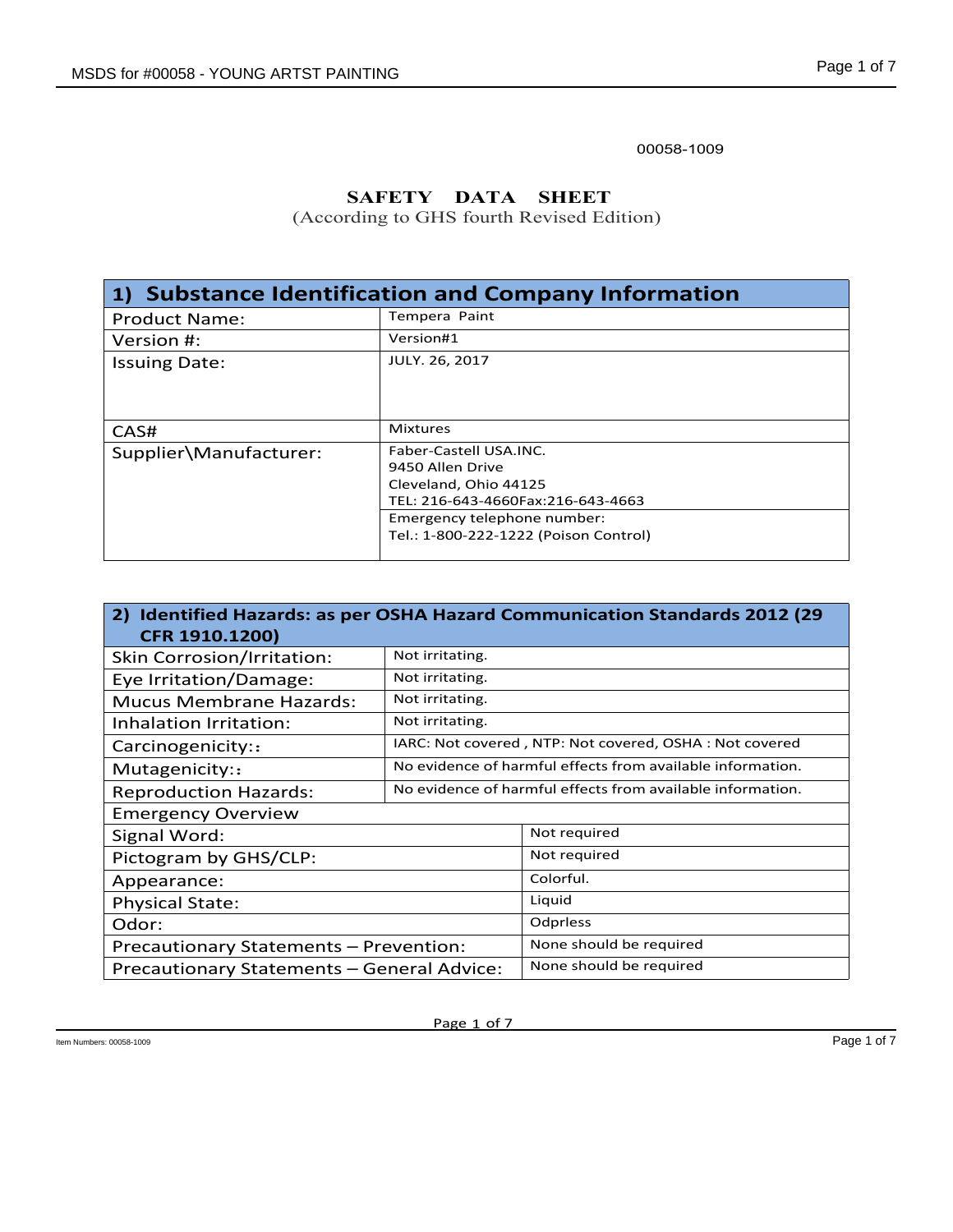|          |                                                          |                                                                         | Page 2 of 7 |
|----------|----------------------------------------------------------|-------------------------------------------------------------------------|-------------|
|          |                                                          |                                                                         |             |
|          | SAFETY DATA<br>(According to GHS fourth Revised Edition) | <b>SHEET</b>                                                            |             |
|          | Precautionary Statements - Eyes:                         | None should be required                                                 |             |
|          |                                                          |                                                                         |             |
|          |                                                          | None should be required                                                 |             |
| Storage: | Precautionary Statements - Skin:                         | Store in a cool , Dry place . Keep container<br>closed when not in use. |             |

|                                         |                                               | SAFETY DATA SHEET                                    |                   | (According to GHS fourth Revised Edition)                               |               |                 |  |
|-----------------------------------------|-----------------------------------------------|------------------------------------------------------|-------------------|-------------------------------------------------------------------------|---------------|-----------------|--|
| Precautionary Statements - Eyes:        |                                               |                                                      |                   | None should be required                                                 |               |                 |  |
| Precautionary Statements - Skin:        |                                               |                                                      |                   | None should be required                                                 |               |                 |  |
| Storage:                                |                                               |                                                      |                   | Store in a cool , Dry place . Keep container<br>closed when not in use. |               |                 |  |
| Disposal:                               |                                               |                                                      |                   | Residues and wastes are to be brought to an<br>designated site.         |               |                 |  |
|                                         |                                               |                                                      |                   |                                                                         |               |                 |  |
| 3)                                      | <b>Ingredient and Composition Information</b> |                                                      |                   |                                                                         |               |                 |  |
|                                         | <b>Chemical Name</b>                          |                                                      | <b>CAS Number</b> |                                                                         | Weight(<br>%) | Trade<br>Secret |  |
|                                         |                                               | <b>Water Acids{with Acetic</b><br>acid glacial said} |                   | 7732-18-5 64-19-7                                                       |               |                 |  |
| Chemical                                | Calcium carbonate                             |                                                      | 471-34-1          |                                                                         | 49.5          |                 |  |
| Composition                             | Glycerol                                      |                                                      |                   | 56-81-5 111-71-7                                                        | 3.2           |                 |  |
|                                         | Preservative                                  | Glaydant<br><b>DMDM</b><br>Hydantoin                 | 6440-58-0         |                                                                         | 0.3           |                 |  |
|                                         | Disperser                                     |                                                      | 9003-04-7         |                                                                         | 0.65          |                 |  |
|                                         | Resin                                         |                                                      | N/A               |                                                                         | 5.0           |                 |  |
|                                         | Pigment(Mixed)                                |                                                      | N/A               |                                                                         | 1.55          |                 |  |
|                                         |                                               |                                                      |                   |                                                                         |               |                 |  |
| 4) First Aid Measures                   |                                               |                                                      |                   |                                                                         |               |                 |  |
| Eye Contact:                            |                                               |                                                      |                   | Flush eyes with plenty of water.                                        |               |                 |  |
| <b>Skin Contact:</b>                    |                                               |                                                      |                   | Wash skin with soap and water.                                          |               |                 |  |
| Inhalation:                             |                                               |                                                      |                   | None should be required                                                 |               |                 |  |
| Ingestion:                              |                                               |                                                      |                   | None should be required                                                 |               |                 |  |
| Most Important Side Effect - Acute:     |                                               |                                                      | None              |                                                                         |               |                 |  |
| Most Important Side Effect - Delayed:   |                                               |                                                      | None              |                                                                         |               |                 |  |
| $Conceil$ $Modical Transformant Bound1$ |                                               |                                                      |                   | Not toxic. On complaints treat symptomatically and                      |               |                 |  |

|                                            | Calcium carbonate            |                                                                      | 471-34-1                             | 49.5                    |             |  |
|--------------------------------------------|------------------------------|----------------------------------------------------------------------|--------------------------------------|-------------------------|-------------|--|
| Chemical                                   | Glycerol                     |                                                                      | 56-81-5 111-71-7                     | 3.2                     |             |  |
| Composition                                | Preservative                 | Glaydant<br><b>DMDM</b><br>Hydantoin                                 | 6440-58-0                            | 0.3                     |             |  |
|                                            | Disperser                    |                                                                      | 9003-04-7                            | 0.65                    |             |  |
|                                            | Resin                        |                                                                      | N/A                                  | 5.0                     |             |  |
|                                            | Pigment(Mixed)               |                                                                      | N/A                                  | 1.55                    |             |  |
| 4) First Aid Measures                      |                              |                                                                      |                                      |                         |             |  |
| Eye Contact:                               |                              |                                                                      | Flush eyes with plenty of water.     |                         |             |  |
| <b>Skin Contact:</b>                       |                              |                                                                      | Wash skin with soap and water.       |                         |             |  |
| Inhalation:                                |                              |                                                                      |                                      | None should be required |             |  |
| Ingestion:                                 |                              | None should be required                                              |                                      |                         |             |  |
| Most Important Side Effect - Acute:        |                              |                                                                      | None                                 |                         |             |  |
| Most Important Side Effect - Delayed:      |                              |                                                                      | None                                 |                         |             |  |
| <b>Special Medical Treatment Required:</b> |                              | Not toxic . On complaints treat symptomatically and<br>supportively. |                                      |                         |             |  |
|                                            |                              |                                                                      |                                      |                         |             |  |
| 5)                                         | <b>Firefighting Measures</b> |                                                                      |                                      |                         |             |  |
| <b>Suitable Extinguishing Media:</b>       |                              |                                                                      | Carbon dioxide or dry chemical media |                         |             |  |
|                                            |                              |                                                                      |                                      |                         |             |  |
|                                            |                              |                                                                      |                                      |                         |             |  |
|                                            |                              |                                                                      | Page 2 of 7                          |                         |             |  |
| s: 00058-1009                              |                              |                                                                      |                                      |                         | Page 2 of 7 |  |

| 5) Firefighting Measures      |                                      |
|-------------------------------|--------------------------------------|
| Suitable Extinguishing Media: | Carbon dioxide or dry chemical media |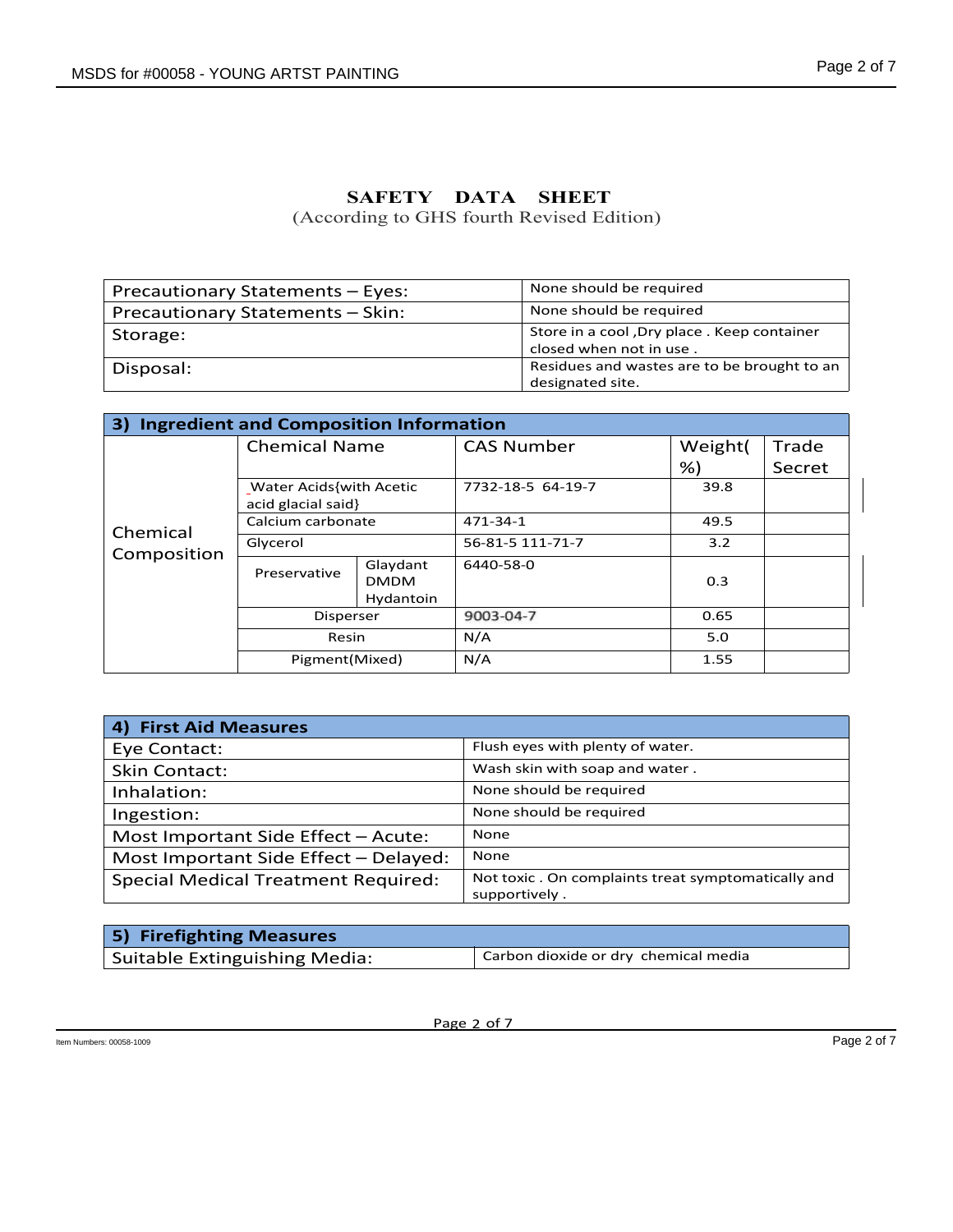|                                                |             |                                             | Page 3 of 7 |
|------------------------------------------------|-------------|---------------------------------------------|-------------|
| S for #00058 - YOUNG ARTST PAINTING            |             |                                             |             |
|                                                |             |                                             |             |
|                                                |             |                                             |             |
|                                                |             |                                             |             |
|                                                |             |                                             |             |
|                                                | SAFETY DATA | <b>SHEET</b>                                |             |
|                                                |             |                                             |             |
|                                                |             | (According to GHS fourth Revised Edition)   |             |
|                                                |             |                                             |             |
|                                                |             |                                             |             |
| Unsuitable Extinguishing Media:                |             | None                                        |             |
|                                                |             | No further relevant information available   |             |
| <b>Specific Hazards Arising from Chemical:</b> |             | Use self-contained breathing apparatus when |             |
| Protective Equipment for Firefighters:         |             | fighting fires in enclosed areas.           |             |
|                                                |             |                                             |             |
| <b>Accidental Release Measures</b><br>6)       |             |                                             |             |
| <b>Personal Precautions:</b>                   |             | Ventilate, Avoid contact with eyes.         |             |

| <b>OS for #00058 - YOUNG ARTST PAINTING</b>    |                             | Page 3 or 7                                                                                                                                                                                       |
|------------------------------------------------|-----------------------------|---------------------------------------------------------------------------------------------------------------------------------------------------------------------------------------------------|
|                                                | SAFETY DATA                 | <b>SHEET</b><br>(According to GHS fourth Revised Edition)                                                                                                                                         |
| <b>Unsuitable Extinguishing Media:</b>         |                             | None                                                                                                                                                                                              |
| <b>Specific Hazards Arising from Chemical:</b> |                             | No further relevant information available                                                                                                                                                         |
| Protective Equipment for Firefighters:         |                             | Use self-contained breathing apparatus when<br>fighting fires in enclosed areas.                                                                                                                  |
|                                                |                             |                                                                                                                                                                                                   |
| 6) Accidental Release Measures                 |                             |                                                                                                                                                                                                   |
| <b>Personal Precautions:</b>                   |                             | Ventilate, Avoid contact with eyes.                                                                                                                                                               |
| Protective Equipment:                          |                             | Do not allow to enter sewers/ surface or groundwater.                                                                                                                                             |
| <b>Emergency Procedures:</b>                   |                             | Major spills should be collected for disposal.                                                                                                                                                    |
| Containment                                    |                             | Clean up in accordance with all applicable regulations. Containers                                                                                                                                |
| Methods\Clean Up                               | contents and hazard symbol. | with collected spillage must be properly labeled with correct                                                                                                                                     |
| Methods:                                       |                             |                                                                                                                                                                                                   |
|                                                |                             |                                                                                                                                                                                                   |
| <b>Handling and Storage</b><br>7)              |                             |                                                                                                                                                                                                   |
| Handling:                                      | sunlight.                   | <b>Precautions for safe handling</b><br>Keep receptacles tightly sealed. Keep away from heat and direct<br>Ensure good ventilation/exhaustion at the workplace.<br>Prevent formation of aerosols. |
| Storage:                                       |                             | Conditions for safe storage, including any incompatibilities<br>· Requirements to be met by storerooms and receptacles:                                                                           |

| 6) Accidental Release Measures               |                                                                                                              |
|----------------------------------------------|--------------------------------------------------------------------------------------------------------------|
| <b>Personal Precautions:</b>                 | Ventilate, Avoid contact with eyes.                                                                          |
| Protective Equipment:                        | Do not allow to enter sewers/ surface or groundwater.                                                        |
| <b>Emergency Procedures:</b>                 | Major spills should be collected for disposal.                                                               |
| Containment                                  | Clean up in accordance with all applicable regulations. Containers                                           |
| Methods\Clean Up                             | with collected spillage must be properly labeled with correct                                                |
| Methods:                                     | contents and hazard symbol.                                                                                  |
|                                              |                                                                                                              |
| <b>Handling and Storage</b><br>7)            |                                                                                                              |
| Handling:                                    | <b>Precautions for safe handling</b>                                                                         |
|                                              | Keep receptacles tightly sealed. Keep away from heat and direct                                              |
|                                              | sunlight.<br>Ensure good ventilation/exhaustion at the workplace.                                            |
|                                              | Prevent formation of aerosols.                                                                               |
| Storage:                                     | Conditions for safe storage, including any incompatibilities                                                 |
|                                              | · Requirements to be met by storerooms and receptacles:                                                      |
|                                              | Store in a cool location.<br>Store only in the original receptacle.                                          |
|                                              | · Information about storage in one common storage facility:                                                  |
|                                              | Store away from foodstuffs.                                                                                  |
|                                              | Store away from oxidizing agents.                                                                            |
|                                              | · Further information about storage conditions: Store in cool, dry<br>conditions in well sealed receptacles. |
|                                              |                                                                                                              |
| Incompatible Products:                       | No further relevant information available                                                                    |
|                                              |                                                                                                              |
| 8) Exposure Controls and Personal Protection |                                                                                                              |
| <b>Exposure Guidelines:</b>                  | This product does not contain any hazardous materials with                                                   |
|                                              |                                                                                                              |
|                                              | Page 3 of 7                                                                                                  |
|                                              |                                                                                                              |

| 8) Exposure Controls and Personal Protection |                                                            |
|----------------------------------------------|------------------------------------------------------------|
| <b>Exposure Guidelines:</b>                  | This product does not contain any hazardous materials with |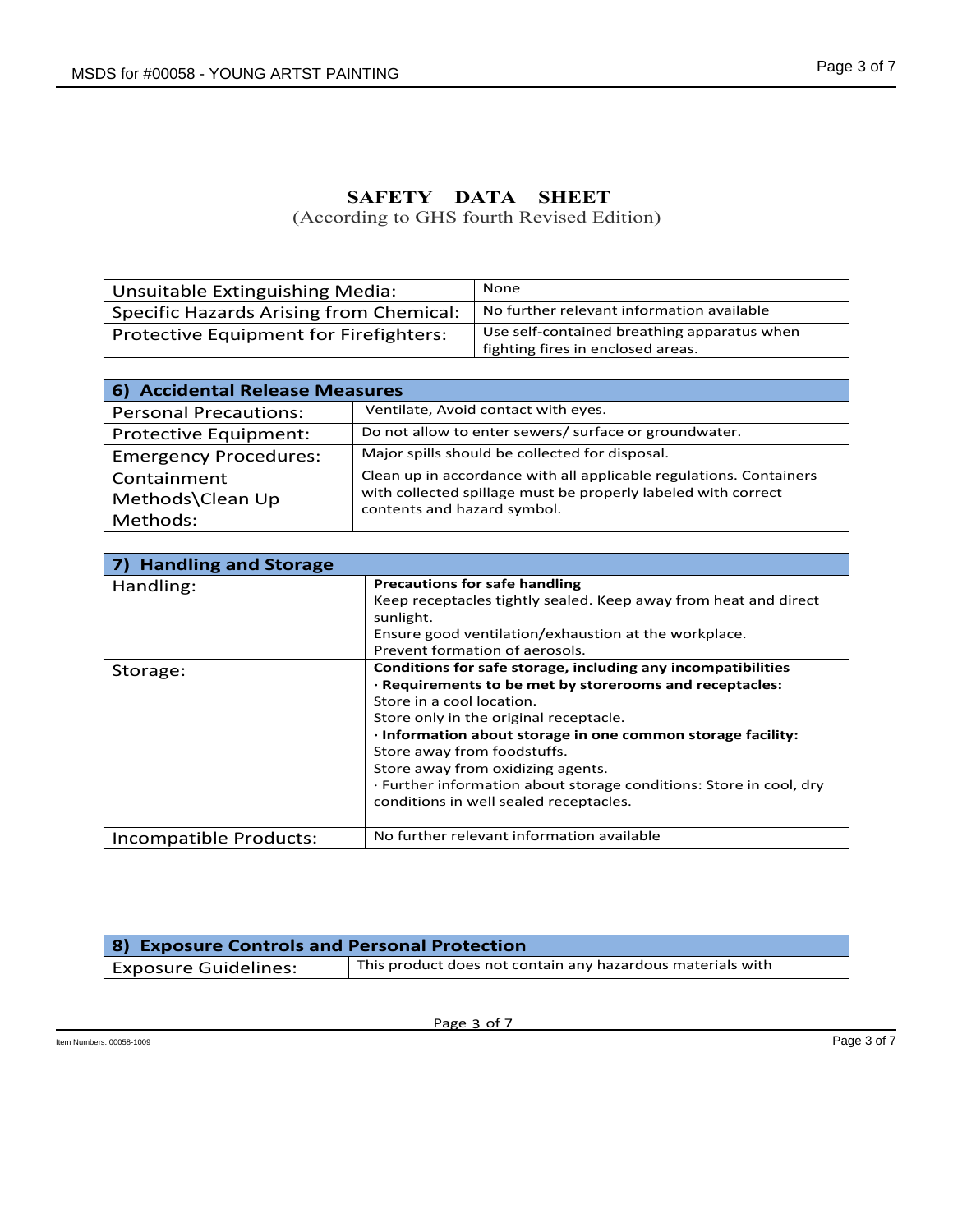| S for #00058 - YOUNG ARTST PAINTING |                                                      |                                                                                                                                             | Page 4 of 7 |
|-------------------------------------|------------------------------------------------------|---------------------------------------------------------------------------------------------------------------------------------------------|-------------|
|                                     |                                                      |                                                                                                                                             |             |
|                                     |                                                      |                                                                                                                                             |             |
|                                     |                                                      |                                                                                                                                             |             |
|                                     |                                                      |                                                                                                                                             |             |
|                                     |                                                      |                                                                                                                                             |             |
|                                     | SAFETY DATA                                          | <b>SHEET</b><br>(According to GHS fourth Revised Edition)                                                                                   |             |
|                                     |                                                      |                                                                                                                                             |             |
|                                     |                                                      |                                                                                                                                             |             |
|                                     |                                                      |                                                                                                                                             |             |
| <b>Engineering Controls:</b>        | occupational<br>Eyewash stations\Ventilation systems |                                                                                                                                             |             |
|                                     |                                                      | No special protective equipment required.                                                                                                   |             |
| Eye and Face Protection:            |                                                      | No special protective equipment required.                                                                                                   |             |
| Skin and Body Protection:           |                                                      |                                                                                                                                             |             |
| <b>Respiratory Protection:</b>      |                                                      | No protective equipment is needed under normal use conditions. If<br>exposure limits are exceeded or irritation is experienced, ventilation |             |
|                                     | and evacuation may be required.                      |                                                                                                                                             |             |
| <b>Hygiene Measures:</b>            |                                                      | In accordance with good industrial hygiene and safety practice.                                                                             |             |
|                                     |                                                      |                                                                                                                                             |             |
| 9) Physical and Chemical Properties |                                                      |                                                                                                                                             |             |
| Appearance:                         |                                                      | Colorful.                                                                                                                                   |             |
| <b>Physical State:</b>              |                                                      | Liquid                                                                                                                                      |             |
| Odor:                               |                                                      | OdorlessSmoky aroma                                                                                                                         |             |
| pH:                                 |                                                      | No data available                                                                                                                           |             |
| $M$ olting Doint:                   |                                                      | Not Annlicable                                                                                                                              |             |

|                                          |                                                                                                                                             | (According to GHS fourth Revised Edition)           |  |
|------------------------------------------|---------------------------------------------------------------------------------------------------------------------------------------------|-----------------------------------------------------|--|
|                                          |                                                                                                                                             |                                                     |  |
|                                          | occupational                                                                                                                                |                                                     |  |
| <b>Engineering Controls:</b>             | Eyewash stations\Ventilation systems                                                                                                        |                                                     |  |
| Eye and Face Protection:                 |                                                                                                                                             | No special protective equipment required.           |  |
| Skin and Body Protection:                |                                                                                                                                             | No special protective equipment required.           |  |
| <b>Respiratory Protection:</b>           | No protective equipment is needed under normal use conditions. If<br>exposure limits are exceeded or irritation is experienced, ventilation |                                                     |  |
|                                          | and evacuation may be required.                                                                                                             |                                                     |  |
| <b>Hygiene Measures:</b>                 | In accordance with good industrial hygiene and safety practice.                                                                             |                                                     |  |
|                                          |                                                                                                                                             |                                                     |  |
| 9) Physical and Chemical Properties      |                                                                                                                                             |                                                     |  |
| Appearance:                              |                                                                                                                                             | Colorful.                                           |  |
| <b>Physical State:</b>                   |                                                                                                                                             | Liquid                                              |  |
| Odor:                                    |                                                                                                                                             | OdorlessSmoky aroma                                 |  |
| pH:                                      |                                                                                                                                             | No data available                                   |  |
| <b>Melting Point:</b>                    |                                                                                                                                             | Not Applicable                                      |  |
| <b>Boiling Point:</b>                    |                                                                                                                                             | 100°C                                               |  |
| <b>Flash Point:</b>                      |                                                                                                                                             | Not Applicable(aqueous system)                      |  |
| <b>Evaporation Rate:</b>                 |                                                                                                                                             | Is slower than Butyl Acetate (Butyl acetate = $1$ ) |  |
| Flammability:                            |                                                                                                                                             | Not Applicable(aqueous system)                      |  |
| <b>Upper Flammability Limit:</b>         |                                                                                                                                             | Not Applicable(aqueous system)                      |  |
| Lower Flammability Limit:                |                                                                                                                                             | Not Applicable(aqueous system)                      |  |
| Vapor Pressure:                          |                                                                                                                                             | Same as water                                       |  |
| Vapor Density: (air=1)                   |                                                                                                                                             | SPECIFIC GRAVITY (H20=1): 1.1                       |  |
| <b>Relative Density:</b>                 |                                                                                                                                             | No data available                                   |  |
| <b>Specific Gravity:</b>                 |                                                                                                                                             | No data available                                   |  |
| Water Solubility:                        |                                                                                                                                             | Dilutable                                           |  |
| Solubility in Other Solvent:             |                                                                                                                                             | No information available                            |  |
| Partition Coefficient - N-Octanol Water: |                                                                                                                                             | No data available                                   |  |
| <b>Autoignition Temperature:</b>         |                                                                                                                                             | Not Applicable(aqueous system)                      |  |
| <b>Decomposition Temperature:</b>        |                                                                                                                                             | Not Applicable(aqueous system)                      |  |
| Viscosity:                               |                                                                                                                                             | 5000~8000                                           |  |
| <b>Flammable Properties:</b>             |                                                                                                                                             | Not Applicable(aqueous system)                      |  |
| <b>Explosive Properties:</b>             |                                                                                                                                             | Not Applicable(aqueous system)                      |  |
|                                          |                                                                                                                                             |                                                     |  |
|                                          |                                                                                                                                             |                                                     |  |
| rs: 00058-1009                           | Page 4 of 7                                                                                                                                 | Page 4 of 7                                         |  |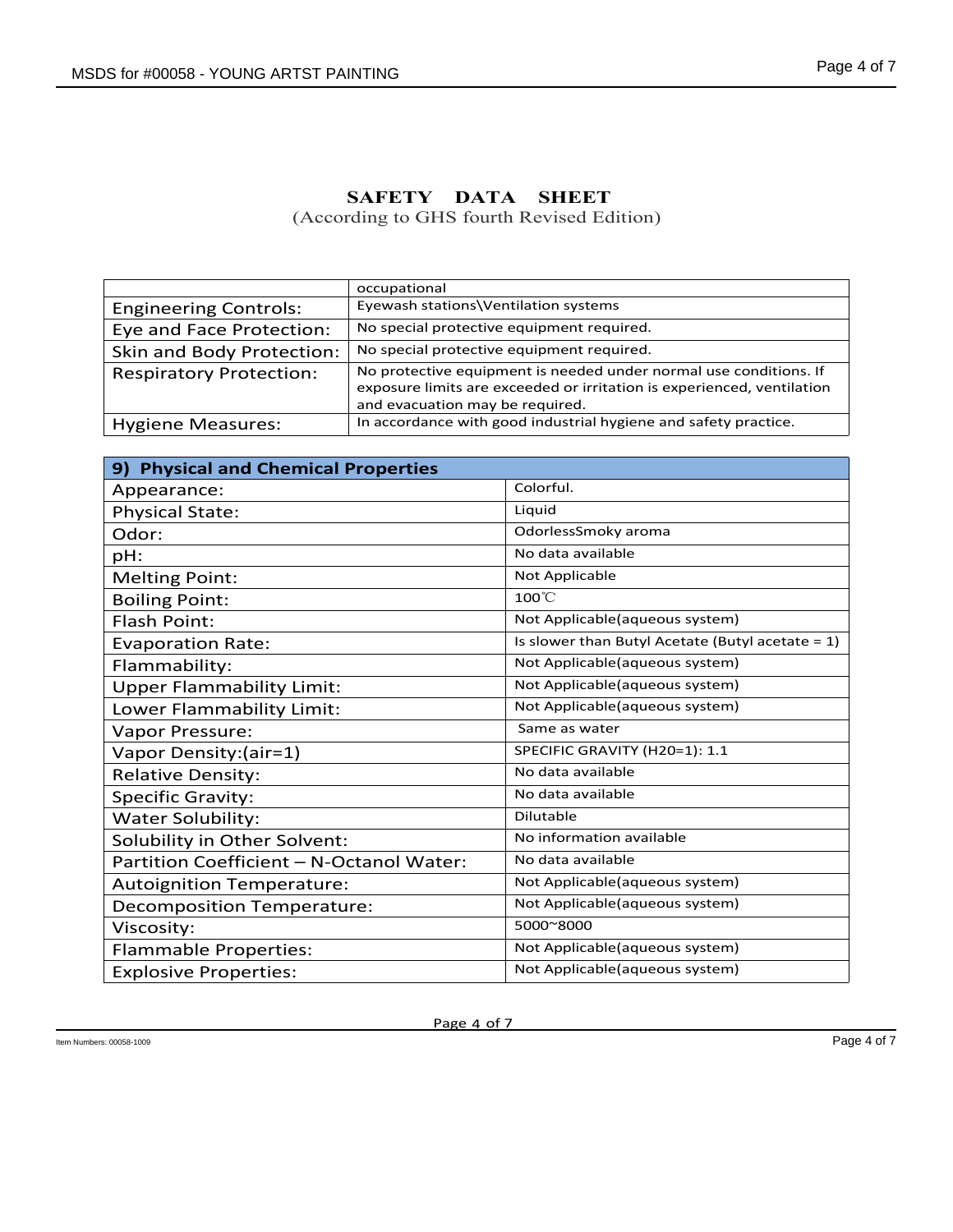# **SAFETY DATA SHEET**

| <b>Oxidizing Properties:</b> | No data available |
|------------------------------|-------------------|
| VOC Content:                 | None              |

| <b>)S for #00058 - YOUNG ARTST PAINTING</b> |                                                                   |                                                      |                                             |      | Page 5 of 7     |
|---------------------------------------------|-------------------------------------------------------------------|------------------------------------------------------|---------------------------------------------|------|-----------------|
|                                             |                                                                   |                                                      |                                             |      |                 |
|                                             |                                                                   |                                                      |                                             |      |                 |
|                                             |                                                                   |                                                      |                                             |      |                 |
|                                             | SAFETY DATA                                                       |                                                      | <b>SHEET</b>                                |      |                 |
|                                             | (According to GHS fourth Revised Edition)                         |                                                      |                                             |      |                 |
|                                             |                                                                   |                                                      |                                             |      |                 |
|                                             |                                                                   |                                                      |                                             |      |                 |
| <b>Oxidizing Properties:</b>                |                                                                   |                                                      | No data available                           |      |                 |
| <b>VOC Content:</b>                         |                                                                   | None                                                 |                                             |      |                 |
|                                             |                                                                   |                                                      |                                             |      |                 |
| 10)<br><b>Stability and Reactivity</b>      |                                                                   |                                                      |                                             |      |                 |
| Reactivity:                                 |                                                                   | No decomposition if used according to specifications |                                             |      |                 |
| <b>Chemical Stability:</b>                  |                                                                   |                                                      | Stable under recommended storage conditions |      |                 |
| <b>Possible Hazardous Reactions:</b>        |                                                                   | Hazardous chemical reaction does not occur           |                                             |      |                 |
| <b>Conditions to Avoid:</b>                 |                                                                   | <b>Not Application</b>                               |                                             |      |                 |
| Incompatible Materials:                     |                                                                   | <b>Not Application</b>                               |                                             |      |                 |
| <b>Hazardous Decomposition Products:</b>    |                                                                   | No dangerous decomposition products known.           |                                             |      |                 |
|                                             |                                                                   |                                                      |                                             |      |                 |
| 11)<br><b>Toxicological Information</b>     |                                                                   |                                                      |                                             |      |                 |
| <b>Product Information:</b>                 | Information on analogous product shows minimal toxicity concerns. |                                                      |                                             |      |                 |
| Inhalation:                                 | No harmful effects expected.                                      |                                                      |                                             |      |                 |
| Eye Contact:                                | No harmful effects expected.                                      |                                                      |                                             |      |                 |
| <b>Skin Contact:</b>                        | No harmful effects expected.                                      |                                                      |                                             |      |                 |
| Ingestion:                                  | No harmful effects expected.                                      |                                                      |                                             |      |                 |
| Comnonant                                   | Chamical                                                          | 1DS <sub>0</sub>                                     |                                             | 1DSO | LD50 Inhalation |

| No data available<br><b>Oxidizing Properties:</b><br>None<br><b>VOC Content:</b><br>10)<br><b>Stability and Reactivity</b><br>No decomposition if used according to specifications<br>Reactivity:<br>Stable under recommended storage conditions<br><b>Chemical Stability:</b><br>Hazardous chemical reaction does not occur<br><b>Possible Hazardous Reactions:</b><br>Not Application<br><b>Conditions to Avoid:</b><br><b>Not Application</b><br>Incompatible Materials:<br>No dangerous decomposition products known.<br><b>Hazardous Decomposition Products:</b><br>11)<br><b>Toxicological Information</b><br>Information on analogous product shows minimal toxicity concerns.<br><b>Product Information:</b><br>No harmful effects expected.<br>Inhalation:<br>No harmful effects expected.<br>Eye Contact:<br>No harmful effects expected.<br><b>Skin Contact:</b><br>No harmful effects expected.<br>Ingestion:<br>Chemical<br><b>LD50</b><br>LD50 Inhalation<br>Component<br>LD50<br>Information:<br>Name<br>Oral<br>Dermal<br>No further relevant information available<br>Massive ingestion may cause mild gastrointestinal irritation.<br>Symptoms:<br><b>Immediate and Delayed Effects from Short Term and Long Term Exposure</b><br>No harmful effects expected.<br>Skin Corrosion/Irritation:<br>May cause eye irritation<br>Eye Damage/Irritation: |
|----------------------------------------------------------------------------------------------------------------------------------------------------------------------------------------------------------------------------------------------------------------------------------------------------------------------------------------------------------------------------------------------------------------------------------------------------------------------------------------------------------------------------------------------------------------------------------------------------------------------------------------------------------------------------------------------------------------------------------------------------------------------------------------------------------------------------------------------------------------------------------------------------------------------------------------------------------------------------------------------------------------------------------------------------------------------------------------------------------------------------------------------------------------------------------------------------------------------------------------------------------------------------------------------------------------------------------------------------------------------|
|                                                                                                                                                                                                                                                                                                                                                                                                                                                                                                                                                                                                                                                                                                                                                                                                                                                                                                                                                                                                                                                                                                                                                                                                                                                                                                                                                                      |
|                                                                                                                                                                                                                                                                                                                                                                                                                                                                                                                                                                                                                                                                                                                                                                                                                                                                                                                                                                                                                                                                                                                                                                                                                                                                                                                                                                      |
|                                                                                                                                                                                                                                                                                                                                                                                                                                                                                                                                                                                                                                                                                                                                                                                                                                                                                                                                                                                                                                                                                                                                                                                                                                                                                                                                                                      |
|                                                                                                                                                                                                                                                                                                                                                                                                                                                                                                                                                                                                                                                                                                                                                                                                                                                                                                                                                                                                                                                                                                                                                                                                                                                                                                                                                                      |
|                                                                                                                                                                                                                                                                                                                                                                                                                                                                                                                                                                                                                                                                                                                                                                                                                                                                                                                                                                                                                                                                                                                                                                                                                                                                                                                                                                      |
|                                                                                                                                                                                                                                                                                                                                                                                                                                                                                                                                                                                                                                                                                                                                                                                                                                                                                                                                                                                                                                                                                                                                                                                                                                                                                                                                                                      |
|                                                                                                                                                                                                                                                                                                                                                                                                                                                                                                                                                                                                                                                                                                                                                                                                                                                                                                                                                                                                                                                                                                                                                                                                                                                                                                                                                                      |
|                                                                                                                                                                                                                                                                                                                                                                                                                                                                                                                                                                                                                                                                                                                                                                                                                                                                                                                                                                                                                                                                                                                                                                                                                                                                                                                                                                      |
|                                                                                                                                                                                                                                                                                                                                                                                                                                                                                                                                                                                                                                                                                                                                                                                                                                                                                                                                                                                                                                                                                                                                                                                                                                                                                                                                                                      |
|                                                                                                                                                                                                                                                                                                                                                                                                                                                                                                                                                                                                                                                                                                                                                                                                                                                                                                                                                                                                                                                                                                                                                                                                                                                                                                                                                                      |
|                                                                                                                                                                                                                                                                                                                                                                                                                                                                                                                                                                                                                                                                                                                                                                                                                                                                                                                                                                                                                                                                                                                                                                                                                                                                                                                                                                      |
|                                                                                                                                                                                                                                                                                                                                                                                                                                                                                                                                                                                                                                                                                                                                                                                                                                                                                                                                                                                                                                                                                                                                                                                                                                                                                                                                                                      |
|                                                                                                                                                                                                                                                                                                                                                                                                                                                                                                                                                                                                                                                                                                                                                                                                                                                                                                                                                                                                                                                                                                                                                                                                                                                                                                                                                                      |
|                                                                                                                                                                                                                                                                                                                                                                                                                                                                                                                                                                                                                                                                                                                                                                                                                                                                                                                                                                                                                                                                                                                                                                                                                                                                                                                                                                      |
|                                                                                                                                                                                                                                                                                                                                                                                                                                                                                                                                                                                                                                                                                                                                                                                                                                                                                                                                                                                                                                                                                                                                                                                                                                                                                                                                                                      |
|                                                                                                                                                                                                                                                                                                                                                                                                                                                                                                                                                                                                                                                                                                                                                                                                                                                                                                                                                                                                                                                                                                                                                                                                                                                                                                                                                                      |
|                                                                                                                                                                                                                                                                                                                                                                                                                                                                                                                                                                                                                                                                                                                                                                                                                                                                                                                                                                                                                                                                                                                                                                                                                                                                                                                                                                      |
|                                                                                                                                                                                                                                                                                                                                                                                                                                                                                                                                                                                                                                                                                                                                                                                                                                                                                                                                                                                                                                                                                                                                                                                                                                                                                                                                                                      |
|                                                                                                                                                                                                                                                                                                                                                                                                                                                                                                                                                                                                                                                                                                                                                                                                                                                                                                                                                                                                                                                                                                                                                                                                                                                                                                                                                                      |
|                                                                                                                                                                                                                                                                                                                                                                                                                                                                                                                                                                                                                                                                                                                                                                                                                                                                                                                                                                                                                                                                                                                                                                                                                                                                                                                                                                      |
|                                                                                                                                                                                                                                                                                                                                                                                                                                                                                                                                                                                                                                                                                                                                                                                                                                                                                                                                                                                                                                                                                                                                                                                                                                                                                                                                                                      |
|                                                                                                                                                                                                                                                                                                                                                                                                                                                                                                                                                                                                                                                                                                                                                                                                                                                                                                                                                                                                                                                                                                                                                                                                                                                                                                                                                                      |
|                                                                                                                                                                                                                                                                                                                                                                                                                                                                                                                                                                                                                                                                                                                                                                                                                                                                                                                                                                                                                                                                                                                                                                                                                                                                                                                                                                      |
|                                                                                                                                                                                                                                                                                                                                                                                                                                                                                                                                                                                                                                                                                                                                                                                                                                                                                                                                                                                                                                                                                                                                                                                                                                                                                                                                                                      |
| No evidence of harmful effects from available information.<br>Sensitization:<br>No evidence of harmful effects from available information.                                                                                                                                                                                                                                                                                                                                                                                                                                                                                                                                                                                                                                                                                                                                                                                                                                                                                                                                                                                                                                                                                                                                                                                                                           |
| <b>Mutagenic Effects:</b>                                                                                                                                                                                                                                                                                                                                                                                                                                                                                                                                                                                                                                                                                                                                                                                                                                                                                                                                                                                                                                                                                                                                                                                                                                                                                                                                            |
| No information available , not listed by ACGIH, IARC, NTP, or CA<br>Carcinogenicity:<br>Prop65.                                                                                                                                                                                                                                                                                                                                                                                                                                                                                                                                                                                                                                                                                                                                                                                                                                                                                                                                                                                                                                                                                                                                                                                                                                                                      |
| Numerical Measures of Toxicity - Product                                                                                                                                                                                                                                                                                                                                                                                                                                                                                                                                                                                                                                                                                                                                                                                                                                                                                                                                                                                                                                                                                                                                                                                                                                                                                                                             |
| LD50 Oral:                                                                                                                                                                                                                                                                                                                                                                                                                                                                                                                                                                                                                                                                                                                                                                                                                                                                                                                                                                                                                                                                                                                                                                                                                                                                                                                                                           |
| No further relevant information available<br>LD50 Dermal:                                                                                                                                                                                                                                                                                                                                                                                                                                                                                                                                                                                                                                                                                                                                                                                                                                                                                                                                                                                                                                                                                                                                                                                                                                                                                                            |
| LD50 Inhalation:                                                                                                                                                                                                                                                                                                                                                                                                                                                                                                                                                                                                                                                                                                                                                                                                                                                                                                                                                                                                                                                                                                                                                                                                                                                                                                                                                     |
|                                                                                                                                                                                                                                                                                                                                                                                                                                                                                                                                                                                                                                                                                                                                                                                                                                                                                                                                                                                                                                                                                                                                                                                                                                                                                                                                                                      |
|                                                                                                                                                                                                                                                                                                                                                                                                                                                                                                                                                                                                                                                                                                                                                                                                                                                                                                                                                                                                                                                                                                                                                                                                                                                                                                                                                                      |
| Page 5 of 7                                                                                                                                                                                                                                                                                                                                                                                                                                                                                                                                                                                                                                                                                                                                                                                                                                                                                                                                                                                                                                                                                                                                                                                                                                                                                                                                                          |
| s: 00058-1009                                                                                                                                                                                                                                                                                                                                                                                                                                                                                                                                                                                                                                                                                                                                                                                                                                                                                                                                                                                                                                                                                                                                                                                                                                                                                                                                                        |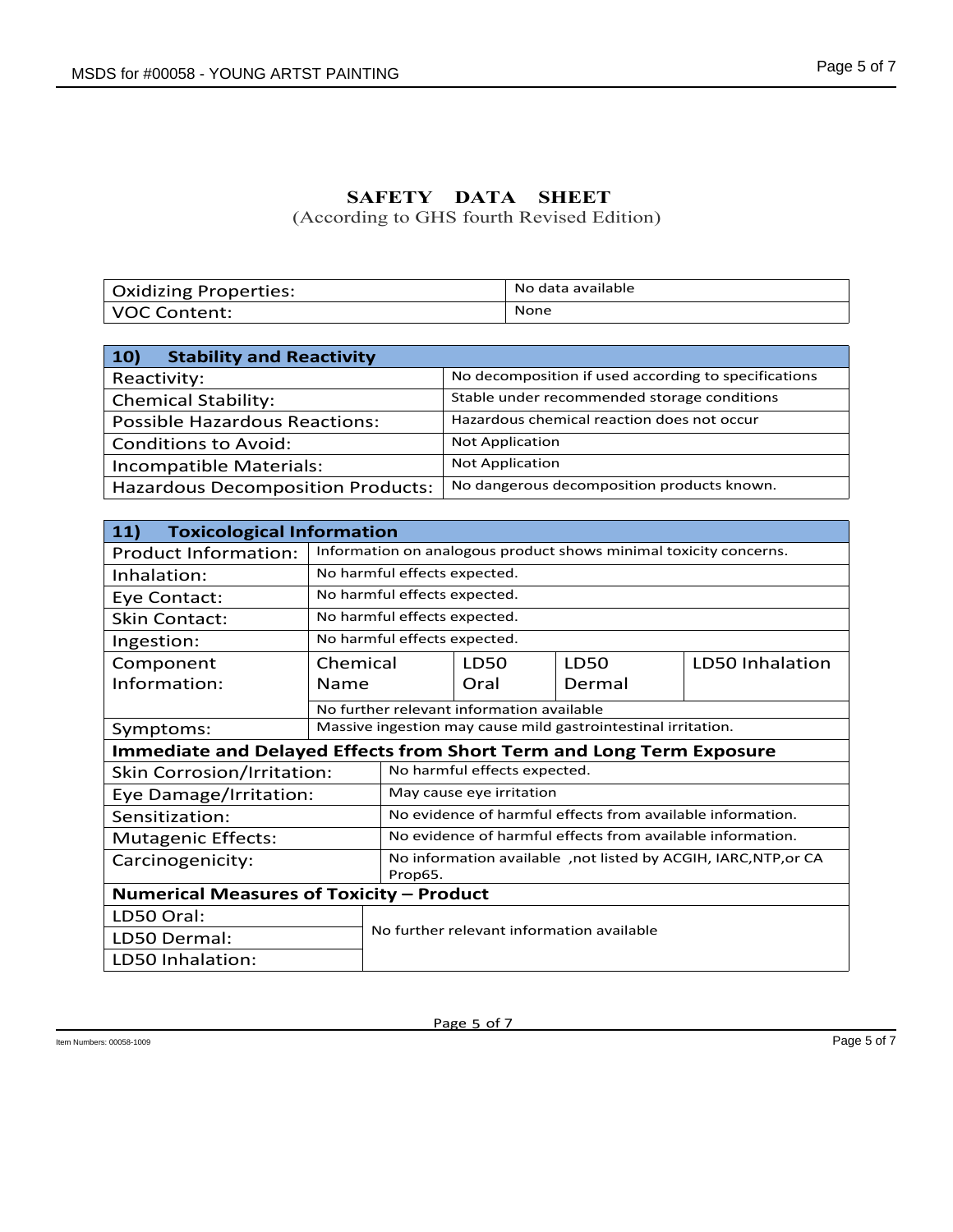| <b>S for #00058 - YOUNG ARTST PAINTING</b>            | Page 6 of 7                                                                                                                                                      |
|-------------------------------------------------------|------------------------------------------------------------------------------------------------------------------------------------------------------------------|
|                                                       | SAFETY DATA<br><b>SHEET</b><br>(According to GHS fourth Revised Edition)                                                                                         |
|                                                       |                                                                                                                                                                  |
| <b>Ecological Information</b><br>12)<br>Eco-toxicity: | On appropriate handling and use an intended in our<br>experience and on current information the product<br>doesn't cause any adverse effects to the environment. |
|                                                       |                                                                                                                                                                  |
| Persistence and Degradability:                        | No further relevant information available                                                                                                                        |
| Bioaccumulation:                                      | No further relevant information available                                                                                                                        |
| <b>Other Adverse Effects:</b>                         | No further relevant information available                                                                                                                        |
|                                                       |                                                                                                                                                                  |
| 13)<br><b>Disposal Considerations</b>                 | This material, as supplied, is not a hazardous waste                                                                                                             |

| 12)<br><b>Ecological Information</b>  |                |                                                                                                                                                                                                                                                                                                                                                                                                                                                                                                                                            |                |  |  |  |
|---------------------------------------|----------------|--------------------------------------------------------------------------------------------------------------------------------------------------------------------------------------------------------------------------------------------------------------------------------------------------------------------------------------------------------------------------------------------------------------------------------------------------------------------------------------------------------------------------------------------|----------------|--|--|--|
| Eco-toxicity:                         |                | On appropriate handling and use an intended in our<br>experience and on current information the product<br>doesn't cause any adverse effects to the environment.                                                                                                                                                                                                                                                                                                                                                                           |                |  |  |  |
| Persistence and Degradability:        |                | No further relevant information available                                                                                                                                                                                                                                                                                                                                                                                                                                                                                                  |                |  |  |  |
| Bioaccumulation:                      |                | No further relevant information available                                                                                                                                                                                                                                                                                                                                                                                                                                                                                                  |                |  |  |  |
| <b>Other Adverse Effects:</b>         |                | No further relevant information available                                                                                                                                                                                                                                                                                                                                                                                                                                                                                                  |                |  |  |  |
| 13)<br><b>Disposal Considerations</b> |                |                                                                                                                                                                                                                                                                                                                                                                                                                                                                                                                                            |                |  |  |  |
| <b>Waste Disposal Methods:</b>        |                | This material, as supplied, is not a hazardous waste<br>according to Federal regulations (40 CFR 261). This<br>material could become a hazardous waste if it is mixed<br>with or otherwise comes in contact with a hazardous<br>waste, if chemical additions are made to this material,<br>or if the material is processed or otherwise altered.<br>Consult 40 CFR 261 to determine whether the altered<br>material is a hazardous waste. Consult the appropriate<br>state, regional, or local regulations for additional<br>requirements. |                |  |  |  |
| <b>Contaminated Packaging:</b>        |                | Dispose of in accordance with local regulations                                                                                                                                                                                                                                                                                                                                                                                                                                                                                            |                |  |  |  |
|                                       |                |                                                                                                                                                                                                                                                                                                                                                                                                                                                                                                                                            |                |  |  |  |
| 14)<br><b>Transport Information</b>   |                |                                                                                                                                                                                                                                                                                                                                                                                                                                                                                                                                            |                |  |  |  |
| DOT:                                  | Not restricted |                                                                                                                                                                                                                                                                                                                                                                                                                                                                                                                                            |                |  |  |  |
| TDG:                                  |                | Not restricted                                                                                                                                                                                                                                                                                                                                                                                                                                                                                                                             |                |  |  |  |
| MEX:                                  |                | Not restricted                                                                                                                                                                                                                                                                                                                                                                                                                                                                                                                             |                |  |  |  |
|                                       |                |                                                                                                                                                                                                                                                                                                                                                                                                                                                                                                                                            |                |  |  |  |
| 15)<br><b>Regulatory Information</b>  |                |                                                                                                                                                                                                                                                                                                                                                                                                                                                                                                                                            |                |  |  |  |
| TSCA:                                 |                | Complies                                                                                                                                                                                                                                                                                                                                                                                                                                                                                                                                   |                |  |  |  |
| DSL:                                  |                | Not determined                                                                                                                                                                                                                                                                                                                                                                                                                                                                                                                             |                |  |  |  |
| NDSL:                                 |                | Not determined                                                                                                                                                                                                                                                                                                                                                                                                                                                                                                                             |                |  |  |  |
| <b>US Federal Regulations:</b>        |                | Complies                                                                                                                                                                                                                                                                                                                                                                                                                                                                                                                                   |                |  |  |  |
| $CADA$ 211/212 Hazard Catogories:     |                | Acuto Hoolth Hozard                                                                                                                                                                                                                                                                                                                                                                                                                                                                                                                        | N <sub>0</sub> |  |  |  |

| 14)  | <b>Transport Information</b> |  |  |  |  |  |
|------|------------------------------|--|--|--|--|--|
| DOT: | Not restricted               |  |  |  |  |  |
| TDG: | Not restricted               |  |  |  |  |  |
| MEX: | 'Not restricted              |  |  |  |  |  |

|                                                                                   |                                                        | or in the material is processed or otherwise altered. |             |  |  |  |
|-----------------------------------------------------------------------------------|--------------------------------------------------------|-------------------------------------------------------|-------------|--|--|--|
|                                                                                   |                                                        | Consult 40 CFR 261 to determine whether the altered   |             |  |  |  |
|                                                                                   | material is a hazardous waste. Consult the appropriate |                                                       |             |  |  |  |
|                                                                                   |                                                        | state, regional, or local regulations for additional  |             |  |  |  |
| requirements.                                                                     |                                                        |                                                       |             |  |  |  |
| Dispose of in accordance with local regulations<br><b>Contaminated Packaging:</b> |                                                        |                                                       |             |  |  |  |
|                                                                                   |                                                        |                                                       |             |  |  |  |
| 14)<br><b>Transport Information</b>                                               |                                                        |                                                       |             |  |  |  |
| DOT:                                                                              | Not restricted                                         |                                                       |             |  |  |  |
| TDG:                                                                              | Not restricted                                         |                                                       |             |  |  |  |
| MEX:                                                                              | Not restricted                                         |                                                       |             |  |  |  |
|                                                                                   |                                                        |                                                       |             |  |  |  |
|                                                                                   |                                                        |                                                       |             |  |  |  |
| <b>Regulatory Information</b><br>15)                                              |                                                        |                                                       |             |  |  |  |
| TSCA:                                                                             |                                                        | Complies                                              |             |  |  |  |
| DSL:                                                                              |                                                        | Not determined                                        |             |  |  |  |
| NDSL:                                                                             |                                                        | Not determined                                        |             |  |  |  |
| <b>US Federal Regulations:</b>                                                    |                                                        | Complies                                              |             |  |  |  |
| SARA 311/312 Hazard Categories:                                                   |                                                        | <b>No</b><br><b>Acute Health Hazard</b>               |             |  |  |  |
| SARA311/312                                                                       |                                                        |                                                       |             |  |  |  |
| Section 313 of Title III of the Superfund                                         |                                                        | No<br><b>Chronic Health Hazard</b>                    |             |  |  |  |
|                                                                                   |                                                        |                                                       |             |  |  |  |
|                                                                                   |                                                        |                                                       |             |  |  |  |
|                                                                                   |                                                        | Page 6 of 7                                           |             |  |  |  |
|                                                                                   |                                                        |                                                       | Page 6 of 7 |  |  |  |